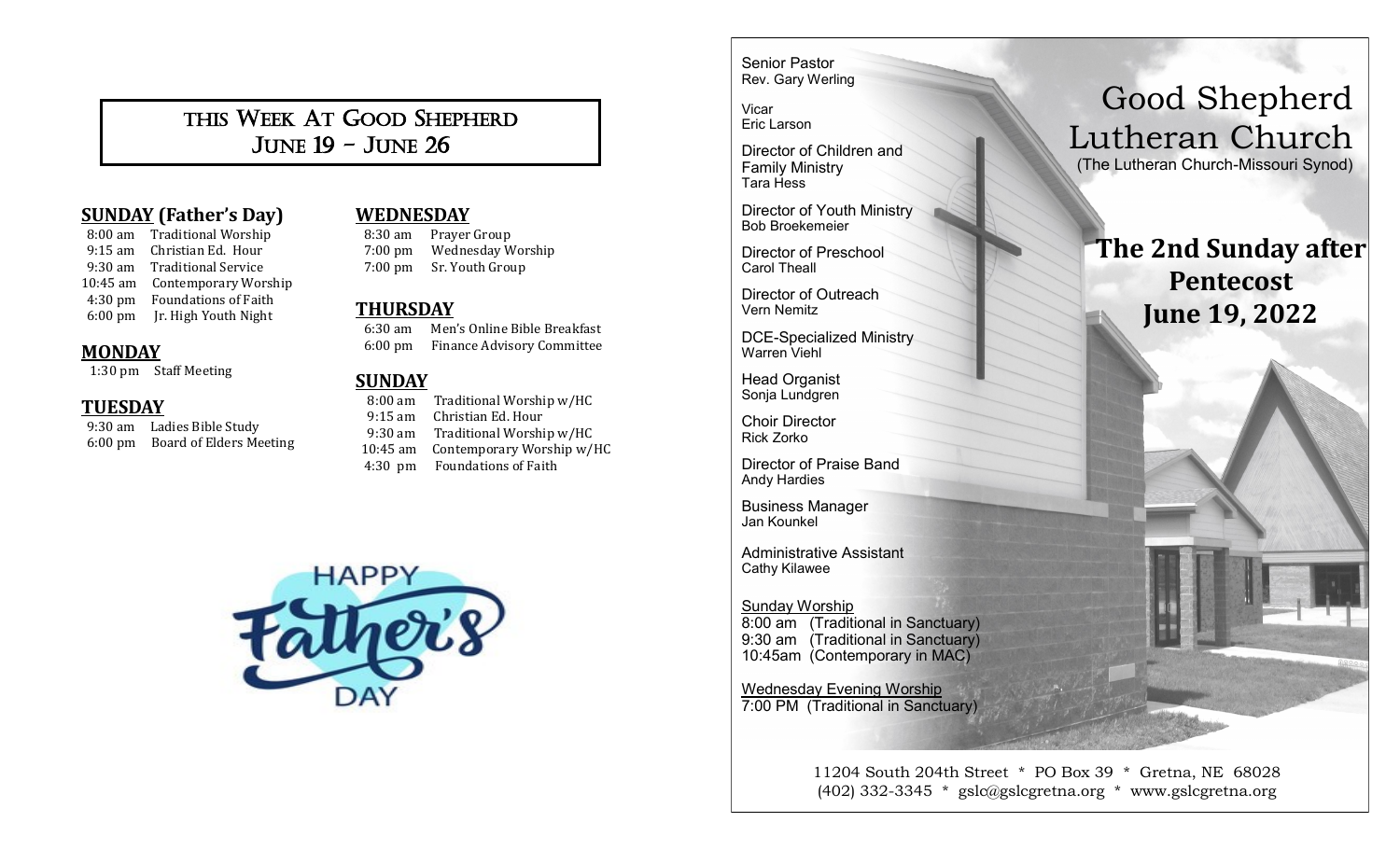# WELCOME TO GOOD SHEPHERD!

- **Thank you** for joining us today! We pray that your time in worship will encourage and strengthen you. We share the greatest hope through the One who loves us the most - Jesus Christ!
- **Altar Flowers** are displayed in the Sanctuary and MAC and can be donated by signing up in the Altar Flower book located on the table in the back of the Sanctuary/MAC entry. The cost is \$40.00 per bouquet. Please make checks payable to Good Shepherd Lutheran Church and place in Altar Flowers mailbox directly in front of the church entry doors of the sanctuary.

# **For the 8:00 a.m. & 9:30 a.m. Services in Sanctuary and 7:00 p.m. Service on Wednesday**

- **Restrooms** are located in the hallway on the north side of the sanctuary and at the southwest end of the educational wing.
- **Coffee and donut fellowship** is enjoyed on Sundays between our 8:00am and 9:30am services in the hallway by the kitchen on the north side of the sanctuary. Please join us!

## **For the 10:45a.m. Contemporary Service in the MAC**

• **Restrooms** are located on either side of the kitchen and in the hallway.

**MASKS?** At this time they are optional. If you feel you should wear one — go ahead.

# **GSLC'S 2022 MINISTRY THEME** *"THE DOORS GOD OPENS"*

God will be opening doors of ministry for us in 2022! St. Paul wrote to his Christian friends at Corinth in 1 Corinthians 16:9 to tell them that *"a wide door for effective service*" had opened up for him in Ephesus. Paul was convinced that God was calling him to go to that great city because opportunities for effective ministry were awaiting him there. In like manner, our Lord Jesus is, and will be, placing open doors of ministry for us individually and as a congregation in 2022. May God give us eyes to recognize these open doors, and hearts and lives that are willing to respond in grateful service to Him!

#### **STEWARDSHIP NEWS**

**SUNDAY, JUNE 12TH** 8:00AM-78 \* 9:30AM-100 \* 10:45– 96

**Wednesday, June 15th –** 22

 **GENERAL OFFERING \$ 9,597 GivePlus for May \$39, 175**

### **OFFERINGS REPORT FOR APRIL & MAY**

May 2022 \$89,636 / May 2021 \$69,664 (Difference of +\$19,972) April 2022 \$99,674 / April 2021 \$71,457 (Difference of +28,217)

**Thank you for your stewardship of the Lord's gifts for the work of His Kingdom!**

# **Stewardship Thought**

#### **Receiving and Giving**

There is a phrase that states, "The mind grows by what it takes in—the heart grows by what it gives out." Interestingly, stewardship involves both taking in and giving out. What God gives us, we are to receive graciously and thankfully. Recognizing that the many God-given gifts we receive can be used to further God's kingdom, we give generously (2 Corinthians 9:11). God gives so we can give. Thus, the cycle goes: God gives, we receive, we give, and God replenishes.

**Prayer:** Dear Lord, You are the Lord of Lords, the King of Kings, and the Alpha and the Omega, the beginning and the end. We are so blessed that You have called and chosen us to be Your children. Thank You for blessing us so richly. We especially thank You for Your Son who became our sin so we can live as forgiven and redeemed people who will spend eternity with You. Help us to share our blessings with others. Christ's name we pray. Amen.

**LCMSFoundation** "Why can't I just let my kids sort this out?" Many have the impression that the "executor/executrix" (personal representative) can make distribution decisions about the assets found in your estate, or that a trustee will make decisions about things needing distribution from your trust. The truth is, they are meant only to carry out the plans you have already put in place. They are limited by law from redirecting assets toward things not specified in the will or trust. If you don't plan, distributions will be crude. Your LCMS Gift Planning Counselor can help you begin to think about your goals, working with your professionals to get it all written down. Contact Craig Stirtz at 402-616-0312 or [craig.stirtz@lfnd.org](mailto:craig.stirtz@lfnd.org)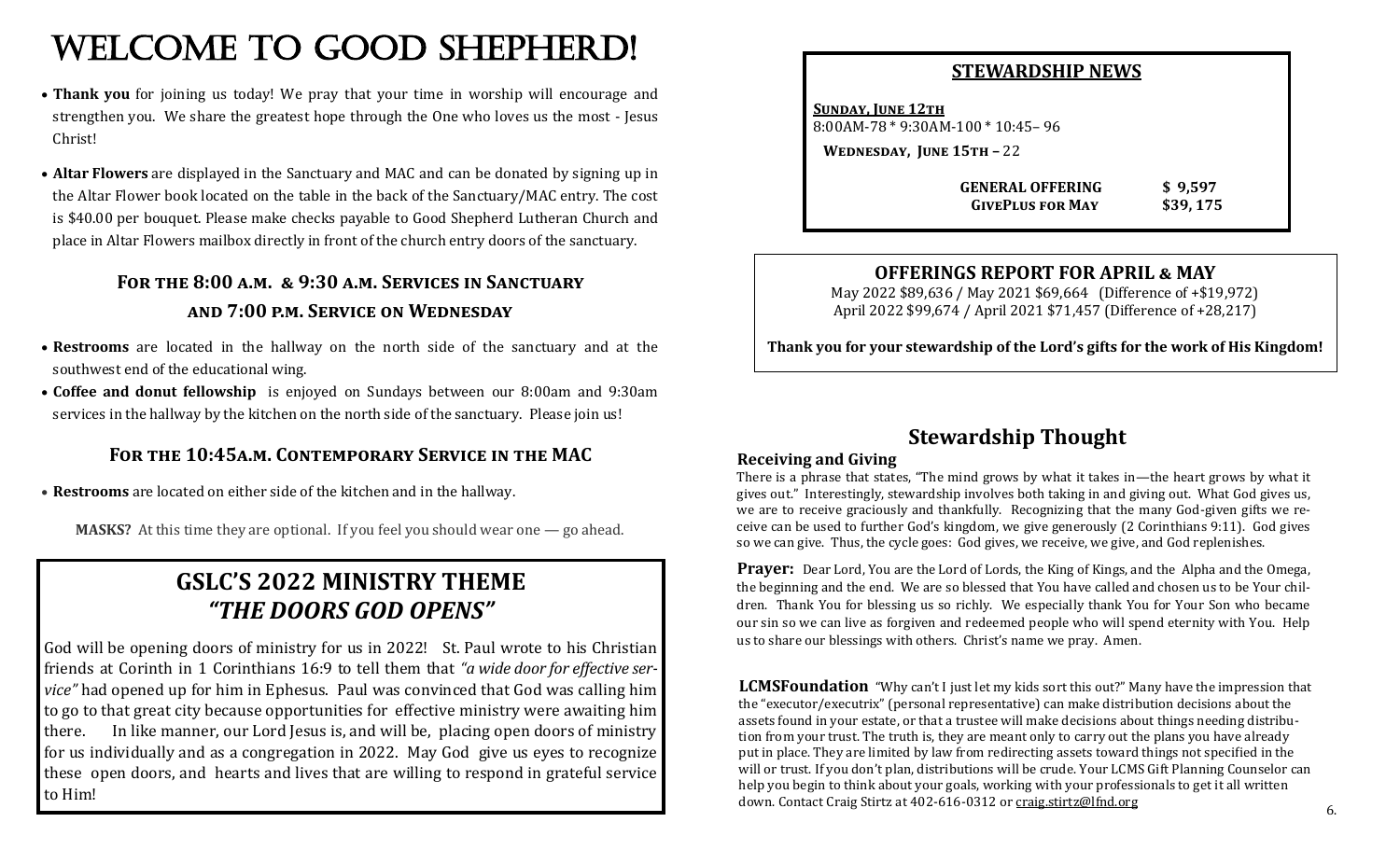

**YOUTH GROUP TO NATIONAL YOUTH GATHERING** In a short few weeks nine Good Shepherd Youth Group members, and three youth leaders will attend the National Youth Gathering in Houston, TX. The 2022 LCMS Youth Gathering theme is "In All Things"**.** The youth will have the opportunity to spend the week with over 20,000 other youth from across the country. We will be traveling to Texas in a bus with First Lutheran in Papillion and First Lutheran Church in Plattsmouth. The youth will attend bible studies, mass gatherings, worship services, and individual sessions aimed to assist the youth in growing in their relationship with Jesus. We will be doing an offsite servant event, in the past, we have painted and cleaned the school, worked a community garden, and cleaned up a horse farm, we never know our servant event until we arrive. The youth have the opportunity to do additional servant events at the convention center, such as making blankets. The National Youth Gathering is a bonding event, it is amazing to see over 20,000 youth come together for one week to make a difference in the world. And occasionally, we have a little fun.

**GRETNA DAYS PARADE** Looking for some fun summer? Gretna Days Parade is coming up on Saturday, July 30th. The Board of Outreach is planning a fabulous float based on the GSLC theme for the year, "The Doors God Opens". We are needing great folks to assemble/decorate the float and to walk alongside the float ( kids along the parade route will love you!!) We are also in need of certain candy donations and would like to request only Dum Dum suckers and/or Mini-Tootsie Roll Pops. There are sign ups at the entrance of the Sanctuary and MAC and also a candy drop off tub! If you have any questions, please contact Sondra Harrold ([harroldw@aol.com\).](mailto:harroldw@aol.com)

**WEE LAMBS GOLF TOURNAMENT-SAVE THE DATE** The annual Golf Scramble to raise money for Wee Lambs Preschool will be on Sunday, August 28th with registration at 12:30PM and shotgun start at 1:30PM. This will be held at Tara Hills Golf Course in Papillion. More details to follow. If interested contact Carol Theall at 402-677-1926 or by email at carol.theall@gslcgretna.org.

**CASSEROLE SALES** GSLC Youth Groups for the month of June will be selling Manicotti Casseroles! Orders are due by June 30th for delivery on July 3rd. The family size is \$25.00 and serves 5- 7 and the small size at \$15.00 serves 3-4. Signup sheets are on the tables at the entrance of the Sanctuary and MAC. Remember if you ever ordered a casserole and didn't pick it up, check the freezer in the kitchen of the MAC.

**LUTHERAN WOMENS MISSIONARY LEAGUE (LWML)** The convention this year will be July 22-23, 2022 and held at the Ramada Inn in Columbus, NE. Beginning at 9:30AM on Friday with a worship service. We would love to have our LWML sisters and friends attend this special event. You can register online at lwmlnebraskanorth.org . For questions, please reach out to Lisa Stirtz, NE North LWML President at 402-657-0797.

# **NOTES FOR TODAY'S SERVICES**

**SERVING TODAY Pastor:** Gary Werling. **Vicar:** Eric Larson **Elders**: 8:00/9:30-Shaun Nienhueser; 10:45-Joel Elson. **Ushers:** 8:00–Cory Bachman, Doug DeWald, Dale Hoffart, Bill Harrold; 9:30-Tim Schnack, Robert Sneller, Steve Willey, Randy Beyer; 10:45-Treton Robertson, Kevin Stange, Larry Wendlandt, Butch Wrona. **Greeters:** 8:00-LindaKay Hermesch; 9:30-Liz & Lon Miller; 10:45- Cathy Kilawee. **Lector:** 8:00-Helen Ortlieb; 9:30-Carrie Prentice; 10:45-Nancy Turpen. **Counter:** Ken & Terry Stines. **Pew Custodian:** Cheri Butler. **Organist:** Jeffery Bartels. **Live Stream/ ProPresenter:** 8:00-Micah Hess & Charles Hess; 10:45–Helen Niemann. **Sound:** 10:45-Loretta Hardies. **Praise Band:** Vocals-Andy Hardies, Stacie Moore, Lauren Madsen, Lauren Jurgensmeier; Keyboard-Amanda Carpick; Guitar-Rollie Hardies; Bass-Keith Niemann; Drums-Dan Madsen.

**PLEASE RECORD YOUR ATTENDANCE WITH US TODAY For the Sanctuary services,**  please record your information on the blue cards in the Sanctuary pew racks and pass them to the end of the inside of your row to be picked up by the ushers after they deliver the offering. **For the MAC service,** please record your attendance in the red folder located in each row of chairs and pass the folder to others in your row. The folders will be picked up after the MAC service. **Yellow PRAYER CARDS** are for special prayers that you would like our prayer team to pray for. Please drop them in the back of the Sanctuary or in the MAC entry way in the "Prayer Card" basket.

**PRAYERS OF INTERCESSION Birthdays: 6/19-**Chris Angland, Diane Lindblom, Ryan Rex, Travis Stewart, Walter Waggoner; **6/20-**Reid Carson, Julie Johnson, Lori Long, Penny Mandina, Ella Reed, Angie Suggitt, Jean Swanson; **6/21-**Stephanie Frager, Colton Trebold; **6/22-**Bruce Callies, John Correll, Bridget Dries, Kohen Filter, Benjamin Foley, John Roemer; **6/23-**Lyle Dostal, Charles Estep, Benjamin Johnson, Juanita Schmidt; **6/24-**Carrie Carson, Lisa Kayara, Patrick LaDuke, Jaron Moore, Faith Sorensen; **6/25-**Lance Jordon, Miles Kolbe, Angela Kraegel, Jan McKay, Alex Wilcoxson, Audrey Wilcoxson, Lilly Zabka. **Anniversaries: 6/19-**Jim & Cindy Nodskov, Paul & Kim Wimmer; **6/20-**Mark & Leora Peterson; **6/21-**Terry & Suzi Carson, James & Stacey Feak, Bret & Alicia Kohles, Klint & Jill Kudlacek; **6/22-**Kevin & Amy Horst; **6/23-**Steven & Nancy Finnern, Andrew & Lynn Soneson, Jason & Anna Vandenberg; **6/24-**Dean & Nancy Turpen; **6/25-**Dustin & Kim Spilker. **Health and Strength:**  Catherine Anderson, Kerri Black, Krista Ehlers, Evelyn Fisher, Melinda Halverson, Marcile Katt, Ed Kauss, Bill & Shirley Kiesling, Amy LaFontaine, Barb Margolis, Barb Nordmeyer, Kyle O'Neill, Jay Van Housen, Anita Vogele, & Bob Wood. **Serving Our Country:** Kayla Andrews, Trent Boyer, Valkyrie Cailkison, Jamie Durance, Jeffrey Durance, Jessica Durance, Daniel Ellis, Colton Fickler, Christian Hadden, Brayden Hardies, Joe LeMaster, Corbin Michael, Shay Pippitt, Reagan Reiditer, Alden Ryan, Alex Ryan, Connie Scholting, Matthew Schuetz, Ryan Schuetz, Jon Spahn, John Stratham, Jason Vierra, Alan Wineinger. **Overseas Servants of the Gospel:** The Ahlman family, Alyssa Anders, The Ashor family, The Baker family, The Cima family, The Clausing family, Nichelle Dykema, The Eisold family, The Fay family, Rev. Stuart & Debra Freese, Gail Grieser, The Hosch family, The Kuddes family, The Lehman family, The Lo family, Kendra McNatt, James & Christel Neuendorf, Judy Newhouse, Sharon Owen, The Paul family, Sandra Rhein, The Rickman family, Steven & Cynthia Schumacher, The Sharp family, Douglas & Angela Thompson, The Wildauer family, The Wood family, and The Yang family.

2. **INFORMATION AVAILABLE ABOUT OUR CHURCH** Please stop by the welcome table in the back of the sanctuary or in the front lobby of the Ministry Activities Center and pick up a Welcome Folder of information about Good Shepherd. If you have any questions, don't hesitate to talk with our Director of Outreach Vern Nemitz or to Pastor. They will be happy to assist you!